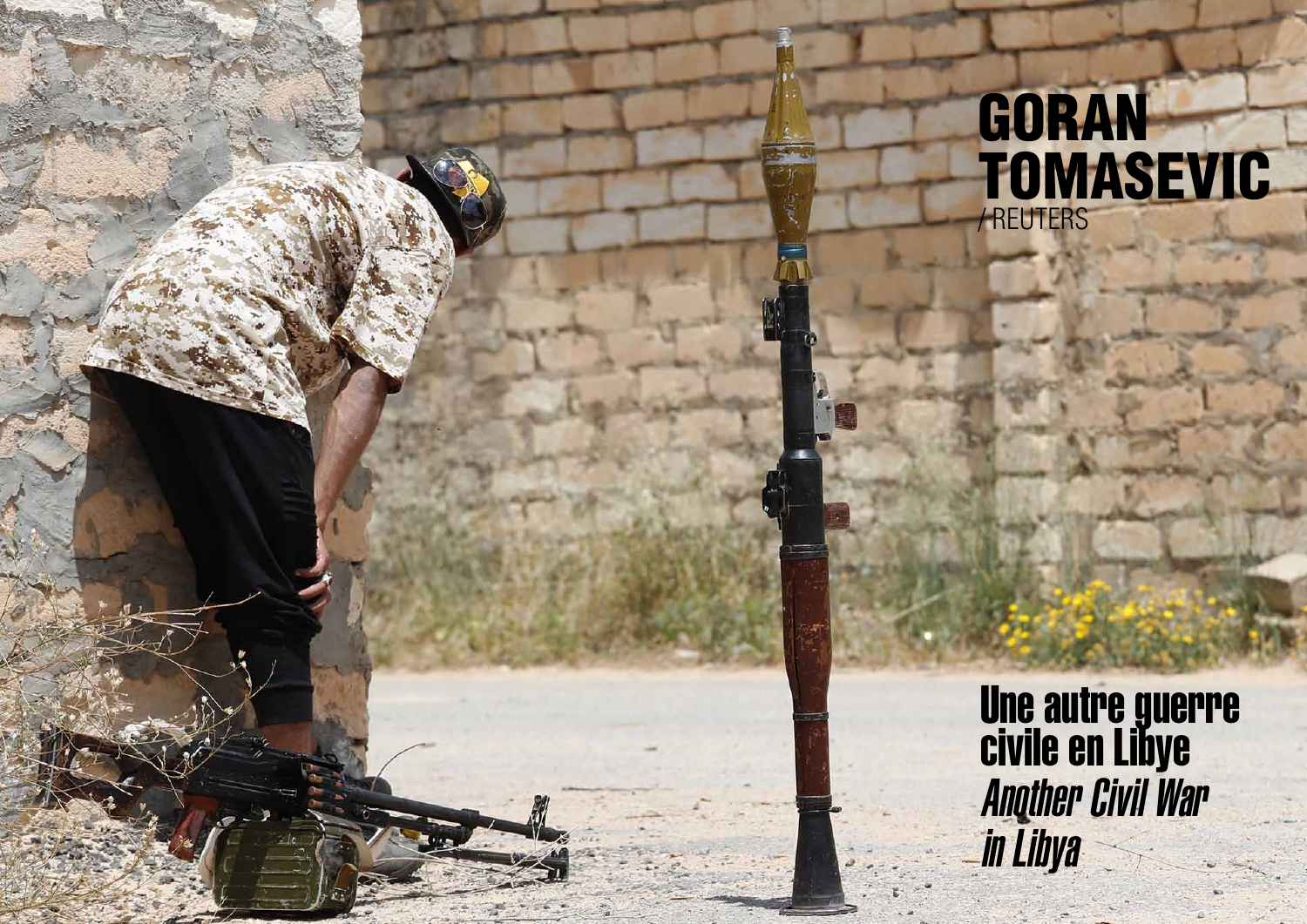## GORAN TOMASEVIC / REUTERS

## Une autre guerre civile<br>en Libye

LIEU D'EXPOSITION COUVENT DES MINIMES Début avril, l'Armée nationale libyenne de Khalifa Haftar a lancé une offensive pour prendre le contrôle de Tripoli, aux mains de combattants fidèles au Gouvernement d'union nationale du Premier ministre Fayez al-Sarraj, soutenu par les Nations unies.

Lors d'une interview accordée à Reuters, Fayez al-Sarraj a affirmé sur un ton de défi que ses forces, composées de groupes armés présents dans plusieurs villes de l'ouest du pays, continueraient à repousser le maréchal Haftar, le considérant comme un potentiel dictateur de la même espèce que Kadhafi. Sans donner plus de détails, il a déclaré: «Notre objectif principal est de défendre Tripoli. Au cours des prochains jours, il y aura de bonnes nouvelles, des avancées. »

Les appels de la communauté internationale à un cessezle-feu sont restés sans effet, les divergences diplomatiques autour du dossier libyen n'arrangeant rien. L'Égypte et les Émirats arabes unis soutiennent Haftar, qu'ils perçoivent comme un rempart contre les islamistes, et lui fournissent des armes depuis 2014 selon des rapports de l'ONU. Haftar se dit capable de rassembler les Libyens et de repousser les djihadistes.

Le Premier ministre al-Sarraj a proposé la tenue d'un « forum libyen » pour réunir «les forces nationales influentes sur les plans politique et social, et partisanes d'une solution pacifique et démocratique ». Cette initiative prévoit également la tenue d'élections avant la fin de l'année. La proposition a été bien accueillie par l'Union européenne, et par l'ONU qui avait déjà suggéré d'organiser une rencontre peu avant le début des hostilités. Mais sans surprise, les législateurs de l'est du pays, alliés à Haftar, ont refusé. Depuis avril, selon l'OMS, les frappes aériennes et les combats au sol ont fait 1 000 morts et 5 000 blessés. Plus de 100 000 personnes ont dû fuir leur maison, et la Libye semble sombrer un peu plus encore dans le chaos.

La plupart des pays occidentaux traitent avec le Premier ministre al-Sarraj, qui a récemment reçu une livraison d'armes de la Turquie. La France et d'autres pays ont proposé un cessez-le-feu sans condition, sans pour autant exercer de véritable pression sur Haftar, qui pourrait ainsi maintenir ses troupes dans l'ouest du pays.

> Un combattant fidèle au Gouvernement d'union nationale (GNA), reconnu par la communauté internationale, observe les positions des combattants fidèles au maréchal Khalifa Haftar. Banlieue de Tripoli, 15 mai 2019. © Goran Tomasevic / Reuters A fighter loyal to the internationally recognized Government of National Accord [GNA] observing positions held by fighters loyal to Khalifa Haftar. Outskirts of Tripoli, Libya, May 15, 2019. © Goran Tomasevic / Reuters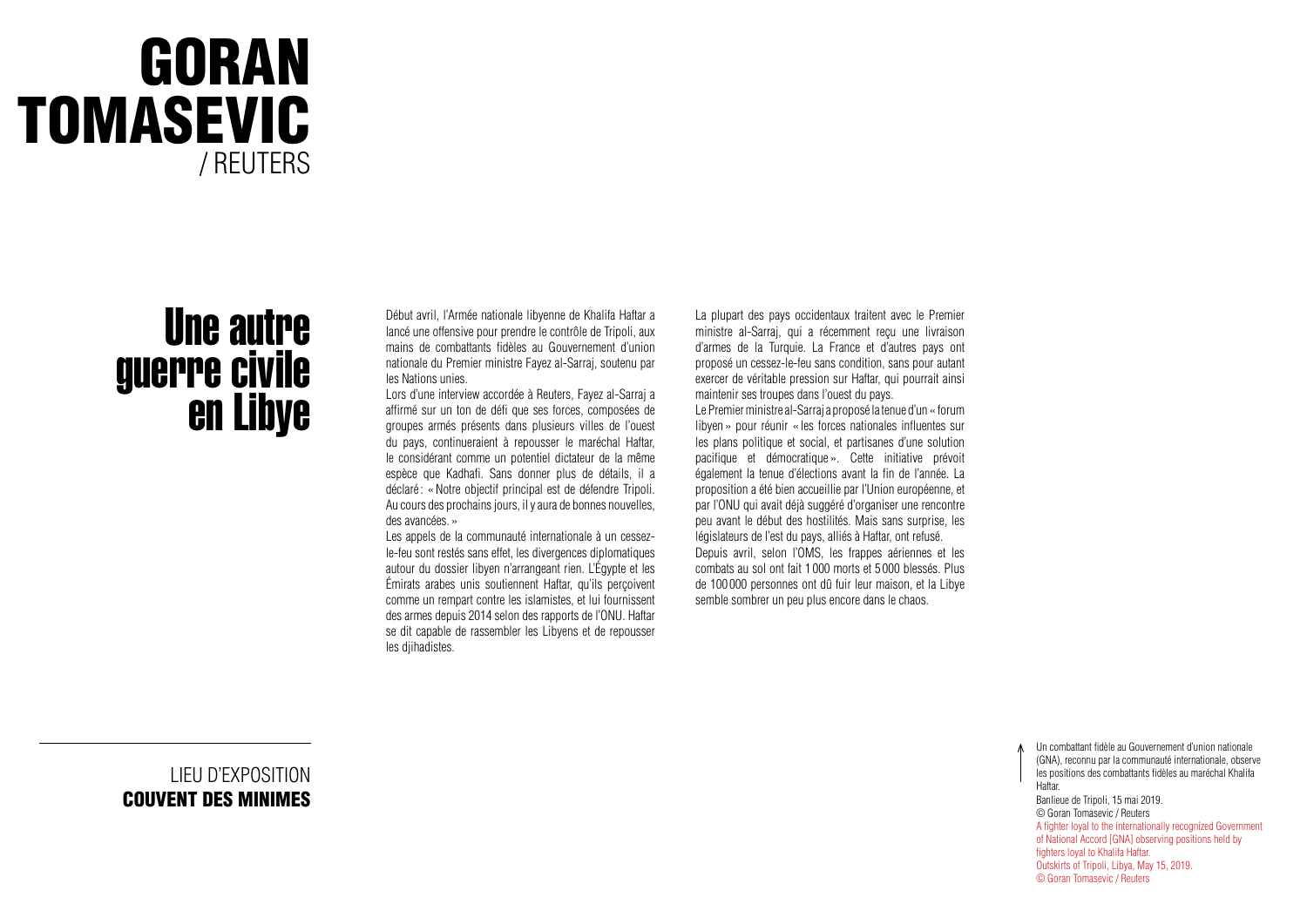

Un combattant fidèle au Gouvernement d'union nationale (GNA), reconnu par la communauté internationale, traverse une maison située près d'une position tenue par les forces loyales au maréchal Khalifa Haftar. Banlieue de Tripoli, 15 mai 2019. © Goran Tomasevic / Reuters

A fighter loyal to the internationally recognized Government of National Accord [GNA] walking through a house near a position held by troops loyal to Khalifa Haftar. Outskirts of Tripoli, Libya, May 15, 2019. © Goran Tomasevic / Reuters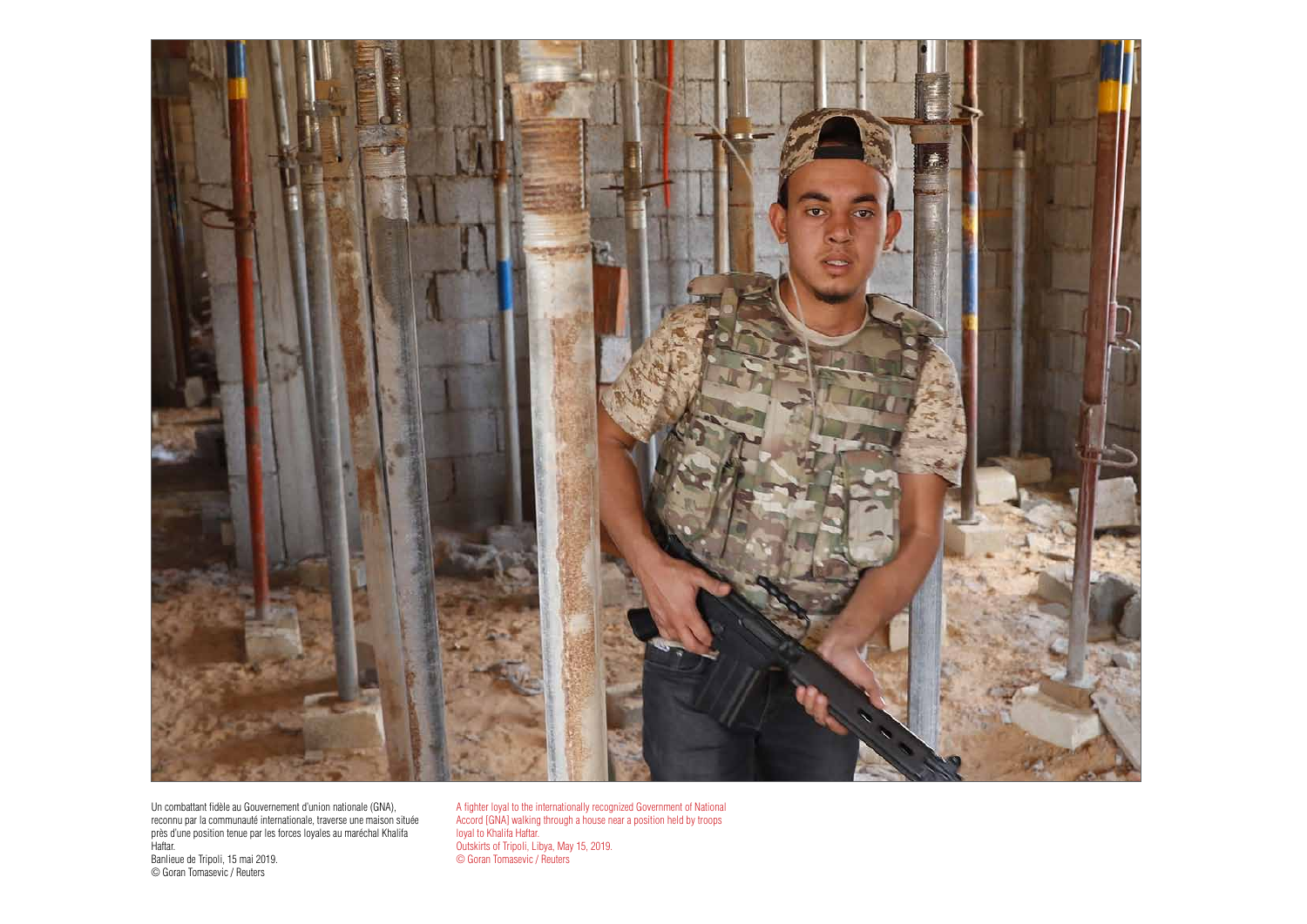

## Another Civil War in Libya

EXHIBITION VENUE COUVENT DES MINIMES

Khalifa Haftar's Libyan National Army (LNA) began an offensive in early April to take Tripoli from fighters loyal to Prime Minister Fayez al-Serraj's Government of National Accord (GNA) which has the backing of the United Nations. In an interview with Reuters, Prime Minister Serraj struck a defiant tone when he said that his troops, from armed groups in cities in the west of the country, would continue to repel Haftar, seeing him as a potential Gaddafi-like dictator. "Our primary military goal is to defend Tripoli," he said. "In the coming days there will be positive news… progress," but he gave no details.

Calls from the international community for a ceasefire have fallen on deaf ears, and diplomatic discord over Libya has not helped the situation. Egypt and the United Arab Emirates have backed Haftar and, according to UN reports, have been arming him since 2014 as a bastion against Islamists. Haftar believes he is capable of reuniting Libya and countering jihadists.

Most Western countries have been working with Prime Minister Serraj, who recently received a shipment of arms from Turkey. France and other countries have proposed an unconditional ceasefire, without putting any real pressure on Haftar, which would mean that his troops could stay in western Libya.

Serraj also proposed a national conference to prepare for elections to be held before the end of the year: "Libyans should meet to overcome this struggle for power." The idea was welcomed by the United Nations, which had proposed its own such forum shortly before the war broke out, and by the European Union, but, predictably, lawmakers from eastern Libya allied with Haftar rejected it.

Since April, according to the World Health Organization, airstrikes and ground fighting have left nearly 1,000 dead and 5,000 wounded, and more than 100,000 have been forced to flee their homes, as Libya appears to be plunging even further into chaos.